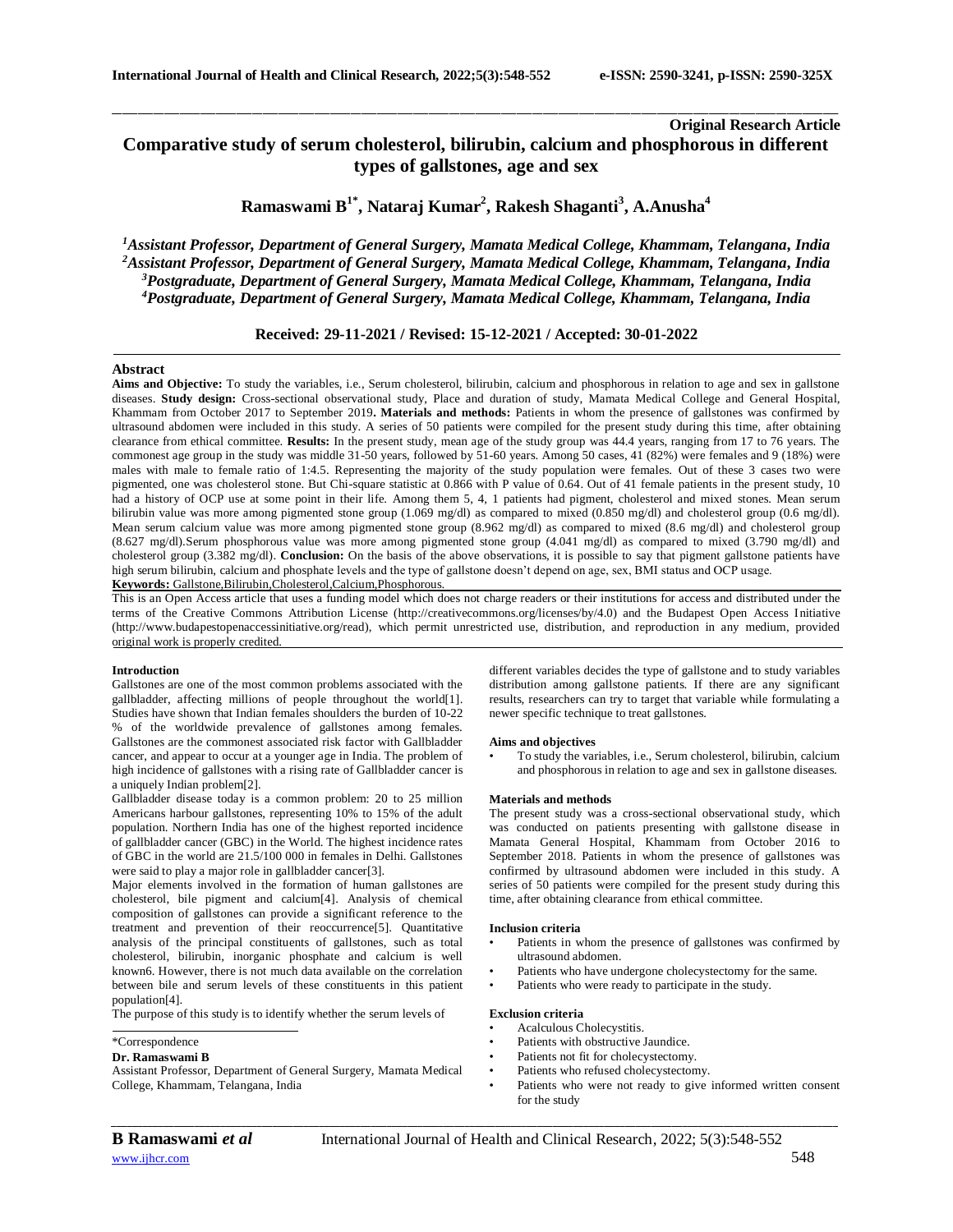An elaborate study of these cases with regard to patient's details, including history, examination findings, routine and special investigations, type of surgery, type of stone and the number of stones, were done.

In history details regarding the presenting complaints, duration, past history, family history of gallstone disease, haemolytic disorder history and OCP use were noted. A thorough clinical examination was done and the findings noted. The patients were subjected to an ultrasound examination of the abdomen and the presence of cholelithiasis confirmed by it, associated acute or chronic cholecystitis was also noted. Patients who did not have cholelithiasis on USG were excluded from the study.

All these patients were subjected to quantitative analysis of:-

a. Serum total cholesterol - Based on enzymatic calorimetric determination employing cholesterol esterase and cholesterol oxidase,

b. Serum bilirubin - Based on Bichromatic method,

c. Serum phosphate by the calorimetric method, and

d. Serum calcium by modified OCPC (O-Cresolphthaleincomplexone) kit method

All these patients were subjected to routine preoperative investigations and underwent either open or laparoscopic cholecystectomy. These patients after cholecystectomy and retrieval of stones, were divided into three groups based on the morphology of gallstones into

i. Cholesterol stones – solitary/multiple, oval, large, granular surface, yellow white.

ii. Pigment stones – multiple, small, jet black, mulberry shaped.

iii. Mixed stones – multiple, multifaceted, brown, variable size

#### **Observations and results**

## **Age group**

In the present study, mean age of the study group was 44.4 years, ranging from 17 to 76 years. The commonest age group in the study was middle 31-50 years, followed by 51-60 years age group as depicted in table

\_\_\_\_\_\_\_\_\_\_\_\_\_\_\_\_\_\_\_\_\_\_\_\_\_\_\_\_\_\_\_\_\_\_\_\_\_\_\_\_\_\_\_\_\_\_\_\_\_\_\_\_\_\_\_\_\_\_\_\_\_\_\_\_\_\_\_\_\_\_\_\_\_\_\_\_\_\_\_\_\_\_\_\_\_\_\_\_\_\_\_\_\_\_\_\_\_\_\_\_\_\_\_\_\_\_\_\_\_\_\_\_\_\_\_\_\_\_\_\_\_\_\_\_\_\_\_\_\_\_\_\_\_\_\_\_\_\_\_\_

| <b>Age Group</b> | <b>Frequence</b> | <b>Percentage of Cases</b> |
|------------------|------------------|----------------------------|
| $<$ 20           |                  |                            |
| 21-30            |                  |                            |
| $31-40$          | 15               | 30                         |
| $41 - 50$        | 16               | 32                         |
| 51-60            |                  | 18                         |
| 61-70            |                  |                            |
| 71-80            |                  |                            |
| <b>TOTAL</b>     |                  |                            |

Mean age of patients in cholesterol stone group (45.36 years) was more than pigment and mixed stone group as depicted in table 3. However, this difference was statistically not significant (P value=0.9).

| <b>Type Of Stone</b> | <b>Frequency N=50</b> | Mean Age In Years |
|----------------------|-----------------------|-------------------|
| Pigment              | 29                    | 44.34             |
| Cholesterol          |                       | 45.36             |
| Mixed                |                       | 43.90             |
| Total                | 50                    | 44 48             |

#### **Sex distribution**

In the present study, among 50 cases, 41 (82%) were females and 9 (18%) were males with male to female ratio of 1:4.5. Representing the majority of the study population were females as depicted in table

| <b>Sex</b> | Frequency (n-50) | Percentage of cases |
|------------|------------------|---------------------|
| Female     |                  |                     |
| Male       |                  |                     |
| Total      |                  | ነበበ                 |

## **Serum levels of variables**

Mean serum cholesterol value was 156.1 mg/dl, ranging from 96 to 223 mg/dl. Mean serum bilirubin value was 0.922 mg/dl, ranging from 0.4 to 2.4 mg/dl. Mean serum calcium value was 8.81 mg/dl, ranging from 7.3 to 10.3 mg/dl. Mean serum phosphorous value was 3.846 mg/dl, ranging from 2.8 to 12.6 mg/dl.

|                           | Serum cholesterolmg/dl | <b>Serum Bilirubin</b> | <b>Serum Calcium</b> | <b>Serum Phosphorous</b> |
|---------------------------|------------------------|------------------------|----------------------|--------------------------|
| Mean                      | '56.10                 | 0.922                  | 8.816                | 3.846                    |
| Median                    | 163                    | 0.850                  | 8.800                | 3.700                    |
| <b>Standard Deviation</b> | 31.14                  | 0.379                  | 0.7388               | .3293                    |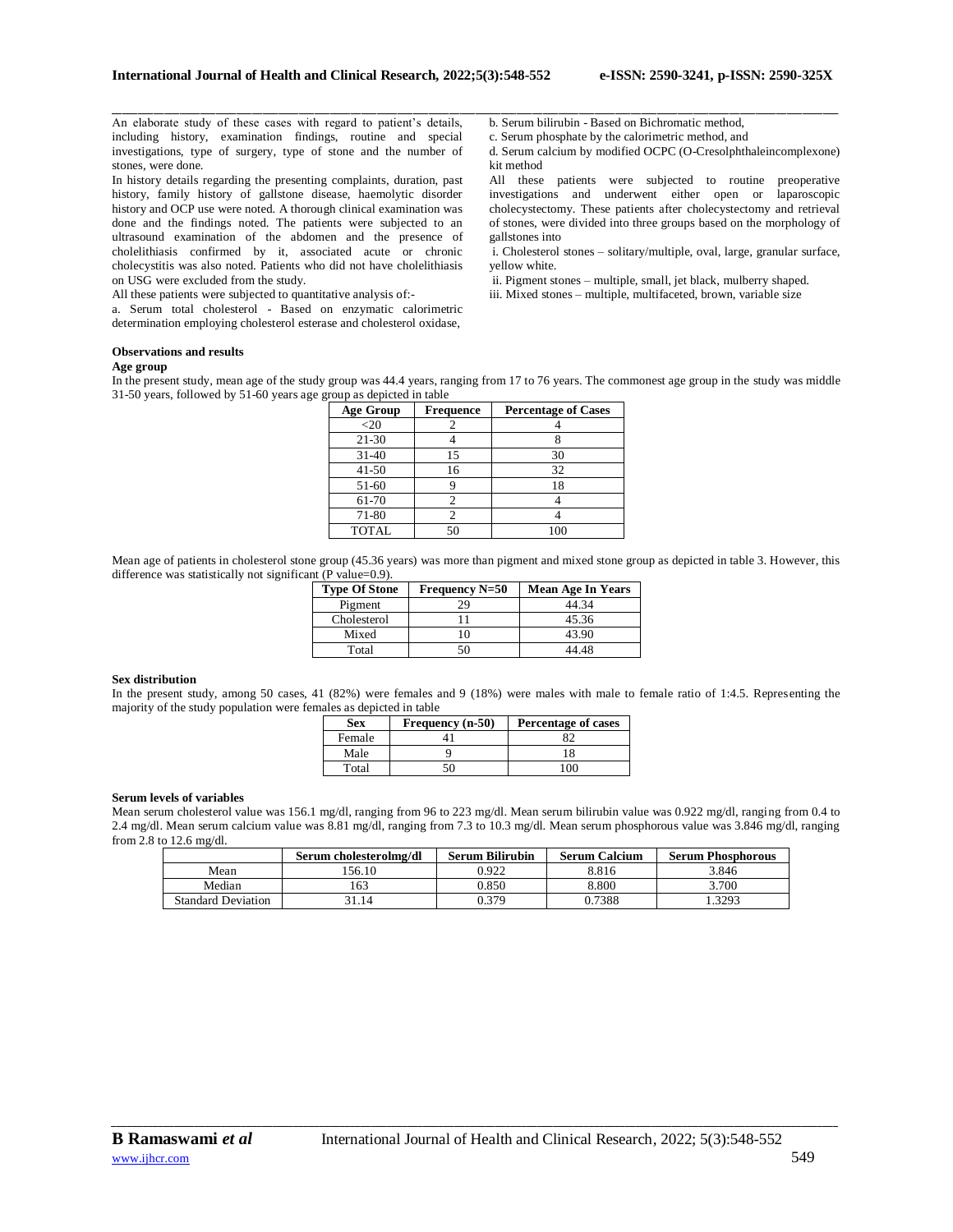\_\_\_\_\_\_\_\_\_\_\_\_\_\_\_\_\_\_\_\_\_\_\_\_\_\_\_\_\_\_\_\_\_\_\_\_\_\_\_\_\_\_\_\_\_\_\_\_\_\_\_\_\_\_\_\_\_\_\_\_\_\_\_\_\_\_\_\_\_\_\_\_\_\_\_\_\_\_\_\_\_\_\_\_\_\_\_\_\_\_\_\_\_\_\_\_\_\_\_\_\_\_\_\_\_\_\_\_\_\_\_\_\_\_\_\_\_\_\_\_\_\_\_\_\_\_\_\_\_\_\_\_\_\_\_\_\_\_\_\_ **Serum cholesterol**



**Fig.8: Mean serum cholesterol level in different types of gallstones**

**Serum Bilirubin**

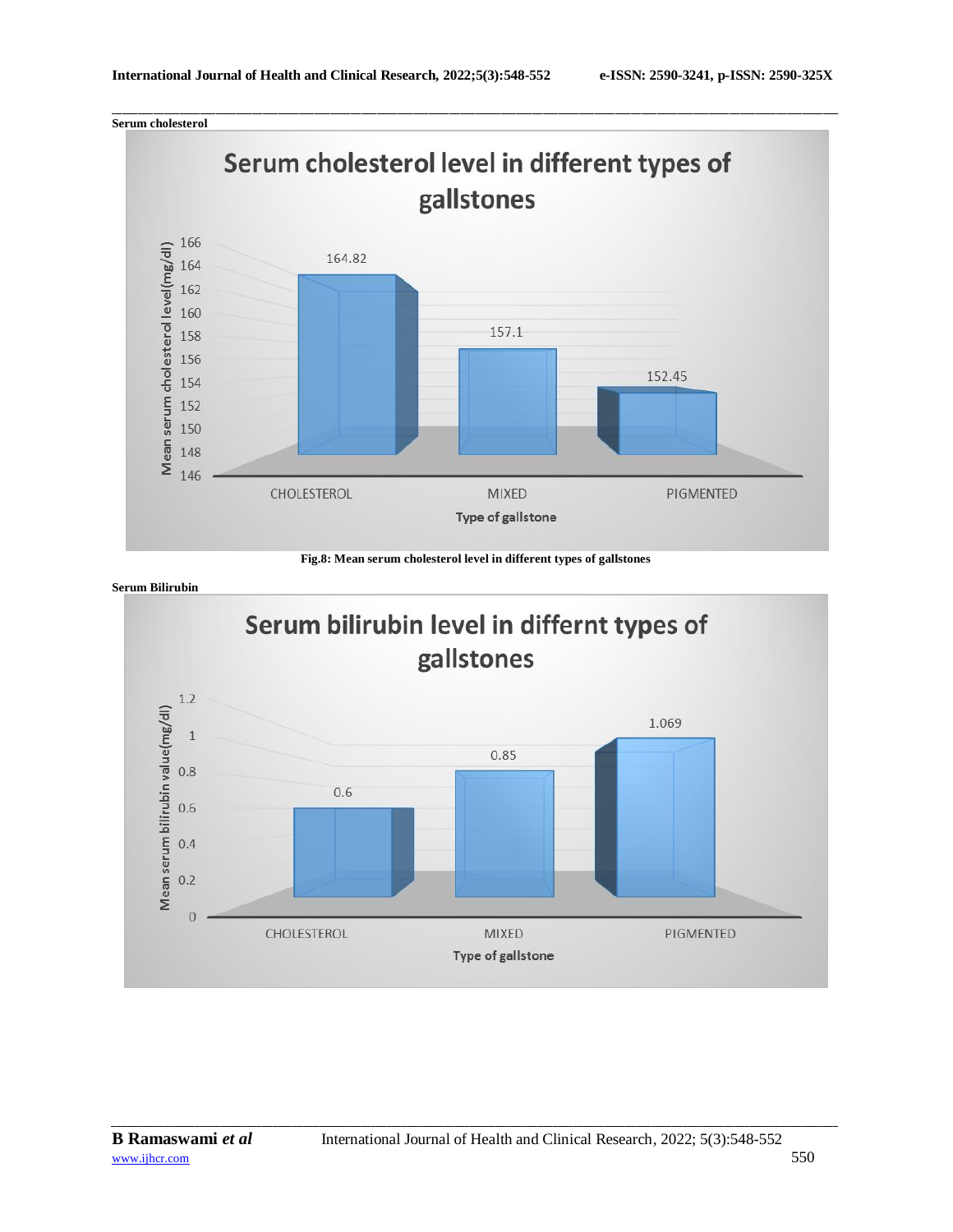

**Serum Phosphorous**



#### **Comparison of serum values based on gender**

Mean serum cholesterol value was more among females (156.27 mg/dl) as compared to males (155.33 mg/dl). However, this difference was not found to be statistically significant on unpaired T test (P value  $>0.05$ ).

Mean serum bilirubin value was more among females (0.973 mg/dl) as compared to males (0.689 mg/dl). This difference was found to be statistically significant on unpaired T test (P value <0.05).

Mean serum calcium value was more among males (8.989 mg/dl) as compared to females (8.778 mg/dl). However, this difference was not found to be statistically significant on unpaired T test (P value  $>0.05$ ). Mean serum phosphorous value was more among females (3.876 mg/dl) as compared to males (3.711 mg/dl). However, this difference was not found to be statistically significant on unpaired T test (P value  $>0.05$ ).

| Variables     | <b>Sex</b> | Number of cases $(n)$ | Mean   | <b>Standard deviation</b> | <b>T</b> Test | <b>P</b> Value |
|---------------|------------|-----------------------|--------|---------------------------|---------------|----------------|
| s.cholesterol | M-         |                       | 155.33 | 35.253                    | 0.081         | 0.936          |
|               | E-         |                       | 56.27  | 30.655                    |               |                |
| s. bilirubin  | M-         |                       | 0.689  | 0.2088                    | 2.107         | 0.04           |